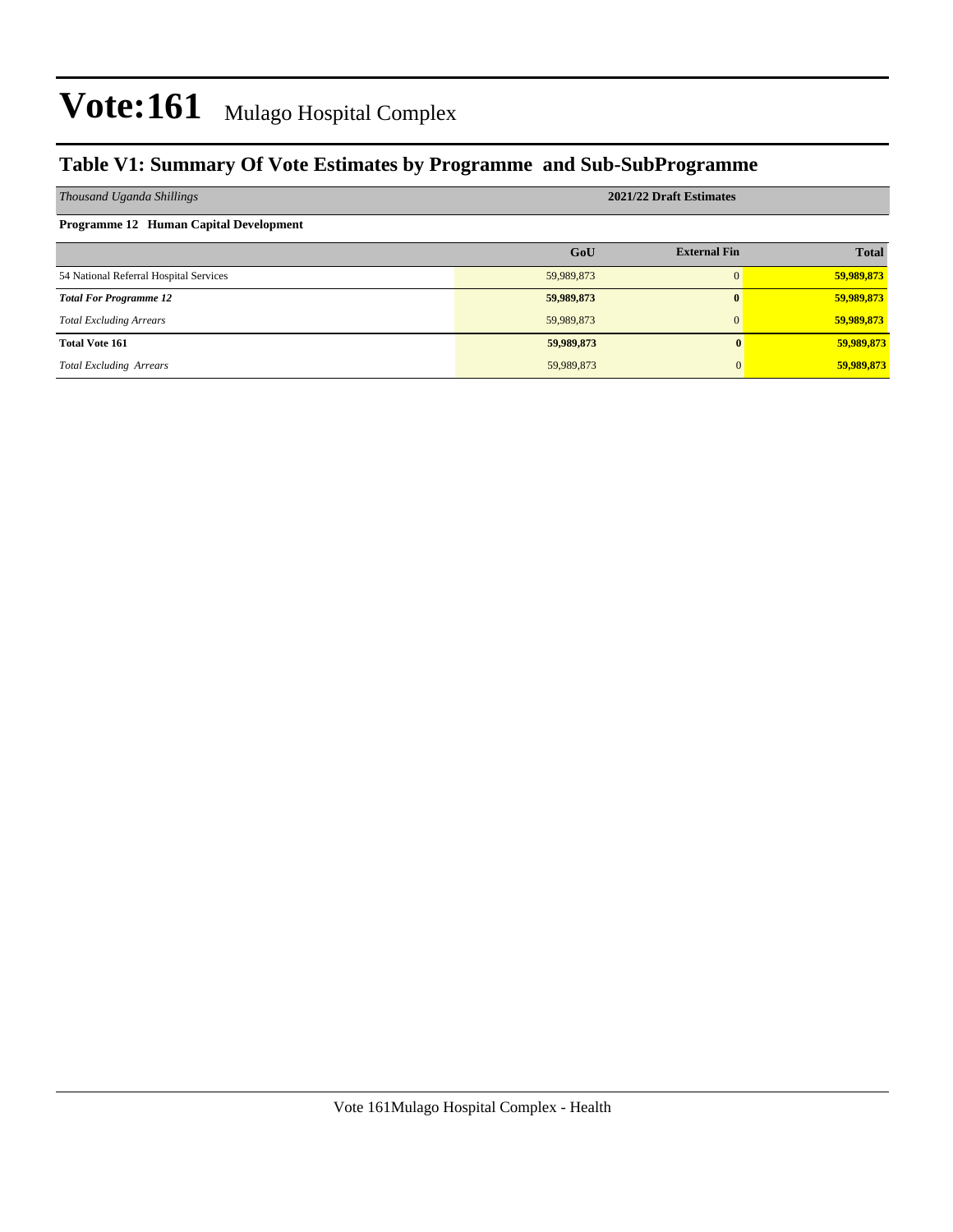### **Table V2: Summary Of Vote Estimates by Sub-SubProgramme,Department and Project**

| Thousand Uganda Shillings                                                 |                  | 2020/21 Approved Budget |                |              | 2021/22 Draft Estimates |                               |              |  |
|---------------------------------------------------------------------------|------------------|-------------------------|----------------|--------------|-------------------------|-------------------------------|--------------|--|
| <b>Sub-SubProgramme 54 National Referral Hospital Services</b>            |                  |                         |                |              |                         |                               |              |  |
| <b>Recurrent Budget Estimates</b>                                         | <b>Wage</b>      | <b>Non-Wage</b>         | <b>AIA</b>     | <b>Total</b> | <b>Wage</b>             | <b>Non-Wage</b>               | <b>Total</b> |  |
| 01 Management                                                             | 2,483,565        | 18,408,677              | $\mathbf{0}$   | 20,892,242   | 2,483,565               | 15,718,348                    | 18,201,913   |  |
| 02 Medical Services                                                       | 26,681,274       | 10,897,274              | $\mathbf{0}$   | 37,578,548   | 26,681,274              | 10,897,274                    | 37,578,548   |  |
| 04 Internal Audit Department                                              | 40,912           | 148,500                 | $\mathbf{0}$   | 189,412      | 40,912                  | 148,500                       | 189,412      |  |
| <b>Total Recurrent Budget Estimates for Sub-</b><br><b>SubProgramme</b>   | 29, 205, 751     | 29,454,451              | $\bf{0}$       | 58,660,202   | 29, 205, 751            | 26,764,122                    | 55,969,873   |  |
| Development Budget Estimates                                              | <b>GoU Dev't</b> | <b>External Fin</b>     | <b>AIA</b>     | <b>Total</b> |                         | <b>GoU Dev't External Fin</b> | <b>Total</b> |  |
| 1637 Retooling of Mulago National Referral Hospital                       | 4,020,000        | $\mathbf{0}$            | $\mathbf{0}$   | 4,020,000    | 4,020,000               | $\overline{0}$                | 4,020,000    |  |
| <b>Total Development Budget Estimates for Sub-</b><br><b>SubProgramme</b> | 4,020,000        | $\bf{0}$                | $\bf{0}$       | 4,020,000    | 4,020,000               | $\mathbf{0}$                  | 4,020,000    |  |
|                                                                           | GoU              | <b>External Fin</b>     | <b>AIA</b>     | <b>Total</b> | GoU                     | <b>External Fin</b>           | <b>Total</b> |  |
| <b>Total For Sub-SubProgramme 54</b>                                      | 62,680,202       | 0                       | $\bf{0}$       | 62,680,202   | 59,989,873              | $\bf{0}$                      | 59,989,873   |  |
| <b>Total Excluding Arrears</b>                                            | 60,932,530       | $\mathbf{0}$            | $\mathbf{0}$   | 60,932,530   | 59,989,873              | $\overline{0}$                | 59,989,873   |  |
| <b>Total Vote 161</b>                                                     | 62,680,202       | $\bf{0}$                | $\bf{0}$       | 62,680,202   | 59,989,873              | $\bf{0}$                      | 59,989,873   |  |
| <b>Total Excluding Arrears</b>                                            | 60,932,530       | $\mathbf{0}$            | $\overline{0}$ | 60,932,530   | 59,989,873              | $\mathbf{0}$                  | 59,989,873   |  |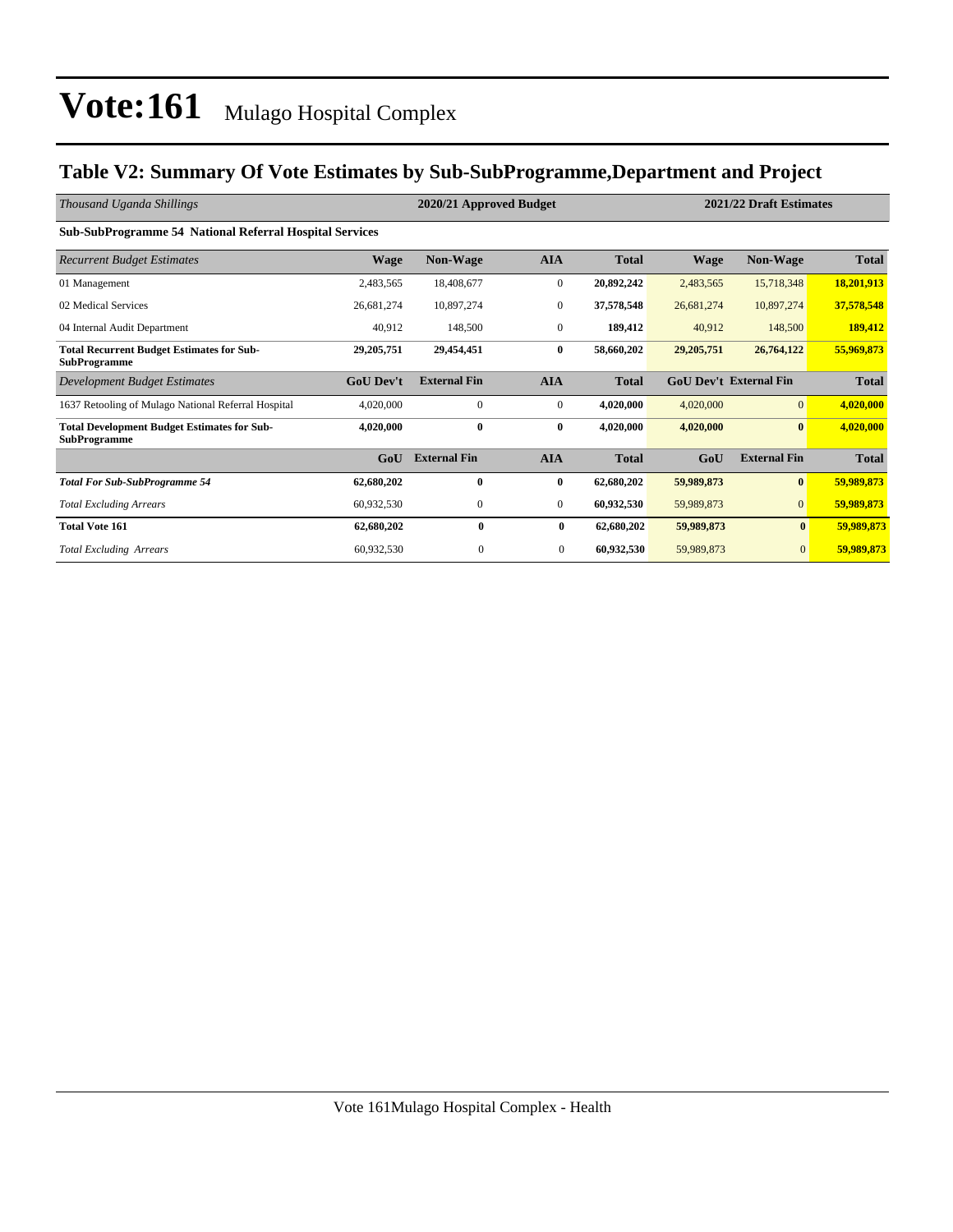### **Table V3: Summary Vote Estimates by Item**

| Thousand Uganda Shillings                                   |              | 2020/21 Approved Budget |          |              | 2021/22 Draft Estimates |                     |              |  |
|-------------------------------------------------------------|--------------|-------------------------|----------|--------------|-------------------------|---------------------|--------------|--|
|                                                             | GoU          | <b>External Fin</b>     | AIA      | <b>Total</b> | GoU                     | <b>External Fin</b> | <b>Total</b> |  |
| <b>Employees, Goods and Services (Outputs Provided)</b>     | 55,314,530   | $\bf{0}$                | $\bf{0}$ | 55,314,530   | 54,821,873              | $\bf{0}$            | 54,821,873   |  |
| 211101 General Staff Salaries                               | 29, 205, 751 | $\bf{0}$                | 0        | 29,205,751   | 29, 205, 751            | $\bf{0}$            | 29,205,751   |  |
| 211103 Allowances (Inc. Casuals, Temporary)                 | 1,845,911    | $\bf{0}$                | $\bf{0}$ | 1,845,911    | 1,936,911               | $\bf{0}$            | 1,936,911    |  |
| 212102 Pension for General Civil Service                    | 4,442,221    | $\bf{0}$                | 0        | 4,442,221    | 4,526,135               | $\bf{0}$            | 4,526,135    |  |
| 213001 Medical expenses (To employees)                      | 80,000       | $\bf{0}$                | 0        | 80,000       | 90,000                  | $\bf{0}$            | 90,000       |  |
| 213002 Incapacity, death benefits and funeral expenses      | 100,000      | $\bf{0}$                | 0        | 100,000      | 100,000                 | $\bf{0}$            | 100,000      |  |
| 213004 Gratuity Expenses                                    | 2,267,414    | $\bf{0}$                | 0        | 2,267,414    | 1,240,843               | $\bf{0}$            | 1,240,843    |  |
| 221001 Advertising and Public Relations                     | 43,079       | $\bf{0}$                | $\bf{0}$ | 43,079       | 43,079                  | $\bf{0}$            | 43,079       |  |
| 221002 Workshops and Seminars                               | 103,197      | $\bf{0}$                | 0        | 103,197      | 40,197                  | $\bf{0}$            | 40,197       |  |
| 221003 Staff Training                                       | 156,808      | $\bf{0}$                | 0        | 156,808      | 80,000                  | $\bf{0}$            | 80,000       |  |
| 221006 Commissions and related charges                      | 48,710       | $\bf{0}$                | 0        | 48,710       | 38,710                  | $\bf{0}$            | 38,710       |  |
| 221007 Books, Periodicals & Newspapers                      | 3,000        | $\bf{0}$                | 0        | 3,000        | 5,000                   | $\bf{0}$            | 5,000        |  |
| 221008 Computer supplies and Information Technology<br>(TT) | 20,000       | $\bf{0}$                | 0        | 20,000       | 20,000                  | $\bf{0}$            | 20,000       |  |
| 221009 Welfare and Entertainment                            | 59,000       | $\bf{0}$                | 0        | 59,000       | 60,000                  | $\bf{0}$            | 60,000       |  |
| 221010 Special Meals and Drinks                             | 1,900,243    | $\bf{0}$                | 0        | 1,900,243    | 1,900,243               | $\bf{0}$            | 1,900,243    |  |
| 221011 Printing, Stationery, Photocopying and Binding       | 267,824      | $\bf{0}$                | 0        | 267,824      | 267,824                 | $\bf{0}$            | 267,824      |  |
| 221012 Small Office Equipment                               | 32,421       | $\bf{0}$                | 0        | 32,421       | 32,421                  | $\bf{0}$            | 32,421       |  |
| 221016 IFMS Recurrent costs                                 | 50,000       | $\bf{0}$                | 0        | 50,000       | 30,000                  | $\bf{0}$            | 30,000       |  |
| 221017 Subscriptions                                        | 2,000        | $\bf{0}$                | 0        | 2,000        | 2,000                   | $\bf{0}$            | 2,000        |  |
| 221020 IPPS Recurrent Costs                                 | 46,230       | $\bf{0}$                | 0        | 46,230       | 36,230                  | $\bf{0}$            | 36,230       |  |
| 222001 Telecommunications                                   | 160,000      | $\bf{0}$                | 0        | 160,000      | 160,000                 | $\bf{0}$            | 160,000      |  |
| 223003 Rent – (Produced Assets) to private entities         | 50,000       | $\bf{0}$                | 0        | 50,000       | 50,000                  | $\bf{0}$            | 50,000       |  |
| 223004 Guard and Security services                          | 648,700      | $\bf{0}$                | 0        | 648,700      | 148,700                 | $\bf{0}$            | 148,700      |  |
| 223005 Electricity                                          | 1,909,081    | $\bf{0}$                | 0        | 1,909,081    | 1,909,081               | $\bf{0}$            | 1,909,081    |  |
| 223006 Water                                                | 4,677,000    | $\bf{0}$                | 0        | 4,677,000    | 4,677,000               | $\bf{0}$            | 4,677,000    |  |
| 223007 Other Utilities- (fuel, gas, firewood, charcoal)     | 26,255       | $\bf{0}$                | 0        | 26,255       | 56,255                  | $\bf{0}$            | 56,255       |  |
| 224001 Medical Supplies                                     | 1,500,000    | $\bf{0}$                | 0        | 1,500,000    | 2,150,000               | $\bf{0}$            | 2,150,000    |  |
| 224004 Cleaning and Sanitation                              | 1,086,000    | $\bf{0}$                | 0        | 1,086,000    | 1,086,000               | $\bf{0}$            | 1,086,000    |  |
| 224005 Uniforms, Beddings and Protective Gear               | 112,924      | 0                       | 0        | 112,924      | 112,924                 | $\bf{0}$            | 112,924      |  |
| 225001 Consultancy Services- Short term                     | 915,027      | 0                       | $\bf{0}$ | 915,027      | 1,067,827               | $\bf{0}$            | 1,067,827    |  |
| 227001 Travel inland                                        | 100,258      | $\bf{0}$                | 0        | 100,258      | 60,258                  | $\bf{0}$            | 60,258       |  |
| 227002 Travel abroad                                        | 63,081       | $\bf{0}$                | 0        | 63,081       | $\bf{0}$                | $\bf{0}$            | $\bf{0}$     |  |
| 227004 Fuel, Lubricants and Oils                            | 381,085      | $\bf{0}$                | $\bf{0}$ | 381,085      | 443,504                 | $\bf{0}$            | 443,504      |  |
| 228001 Maintenance - Civil                                  | 717,150      | $\bf{0}$                | 0        | 717,150      | 717,150                 | $\bf{0}$            | 717,150      |  |
| 228002 Maintenance - Vehicles                               | 169,227      | $\bf{0}$                | 0        | 169,227      | 169,227                 | $\bf{0}$            | 169,227      |  |
| 228003 Maintenance - Machinery, Equipment &<br>Furniture    | 2,100,533    | $\bf{0}$                | $\bf{0}$ | 2,100,533    | 2,194,203               | $\bf{0}$            | 2,194,203    |  |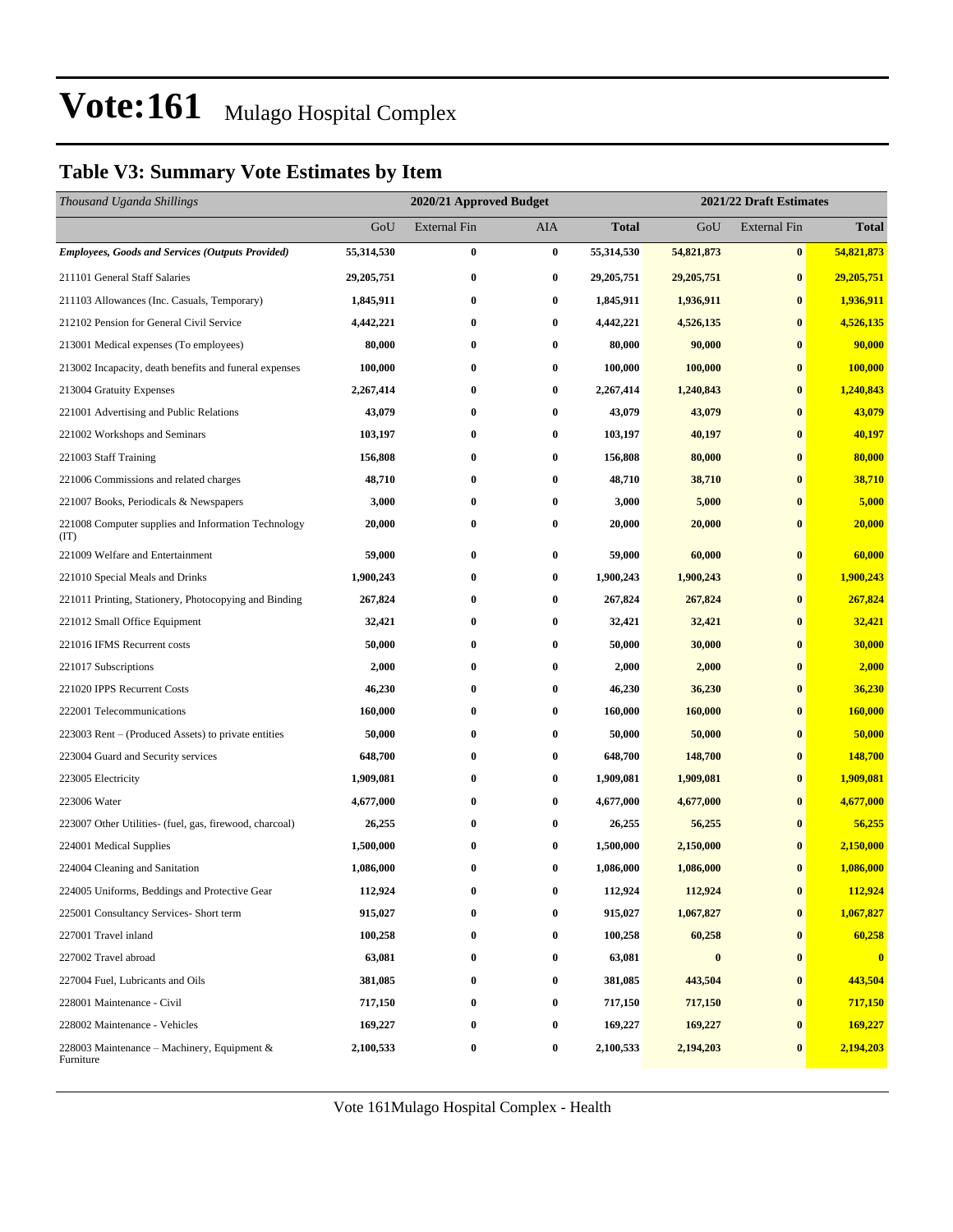| 228004 Maintenance – Other                             | 24,400     | $\bf{0}$     | $\mathbf{0}$ | 24,400     | 24,400     | $\bf{0}$       | 24,400                  |
|--------------------------------------------------------|------------|--------------|--------------|------------|------------|----------------|-------------------------|
| 282103 Scholarships and related costs                  | $\bf{0}$   | $\bf{0}$     | $\bf{0}$     | 0          | 140,000    | $\mathbf{0}$   | 140,000                 |
| <b>Grants, Transfers and Subsides (Outputs Funded)</b> | 1,598,000  | $\bf{0}$     | $\bf{0}$     | 1,598,000  | 1,148,000  | $\bf{0}$       | 1,148,000               |
| 263106 Other Current grants (Current)                  | 1,598,000  | $\bf{0}$     | $\bf{0}$     | 1,598,000  | 1,148,000  | $\bf{0}$       | 1,148,000               |
| <b>Investment</b> (Capital Purchases)                  | 4,020,000  | $\bf{0}$     | $\bf{0}$     | 4,020,000  | 4,020,000  | $\bf{0}$       | 4,020,000               |
| 312101 Non-Residential Buildings                       | 1,500,000  | $\bf{0}$     | $\bf{0}$     | 1,500,000  | 500,000    | $\mathbf{0}$   | 500,000                 |
| 312102 Residential Buildings                           | 1,720,000  | $\bf{0}$     | $\bf{0}$     | 1,720,000  | 2,520,000  | $\bf{0}$       | 2,520,000               |
| 312212 Medical Equipment                               | 800,000    | $\bf{0}$     | $\bf{0}$     | 800,000    | 1,000,000  | $\bf{0}$       | 1,000,000               |
| <b>Arrears</b>                                         | 1,747,672  | $\bf{0}$     | $\bf{0}$     | 1,747,672  | $\bf{0}$   | $\mathbf{0}$   | $\mathbf{0}$            |
| 321605 Domestic arrears (Budgeting)                    | 2,281      | $\bf{0}$     | $\bf{0}$     | 2,281      | $\bf{0}$   | $\mathbf{0}$   | $\overline{\mathbf{0}}$ |
| 321614 Electricity arrears (Budgeting)                 | 1,745,391  | $\bf{0}$     | $\bf{0}$     | 1,745,391  | $\bf{0}$   | $\mathbf{0}$   | $\bf{0}$                |
| <b>Grand Total Vote 161</b>                            | 62,680,202 | $\bf{0}$     | $\bf{0}$     | 62,680,202 | 59,989,873 | $\bf{0}$       | 59,989,873              |
| <b>Total Excluding Arrears</b>                         | 60,932,530 | $\mathbf{0}$ | $\mathbf{0}$ | 60,932,530 | 59,989,873 | $\overline{0}$ | 59,989,873              |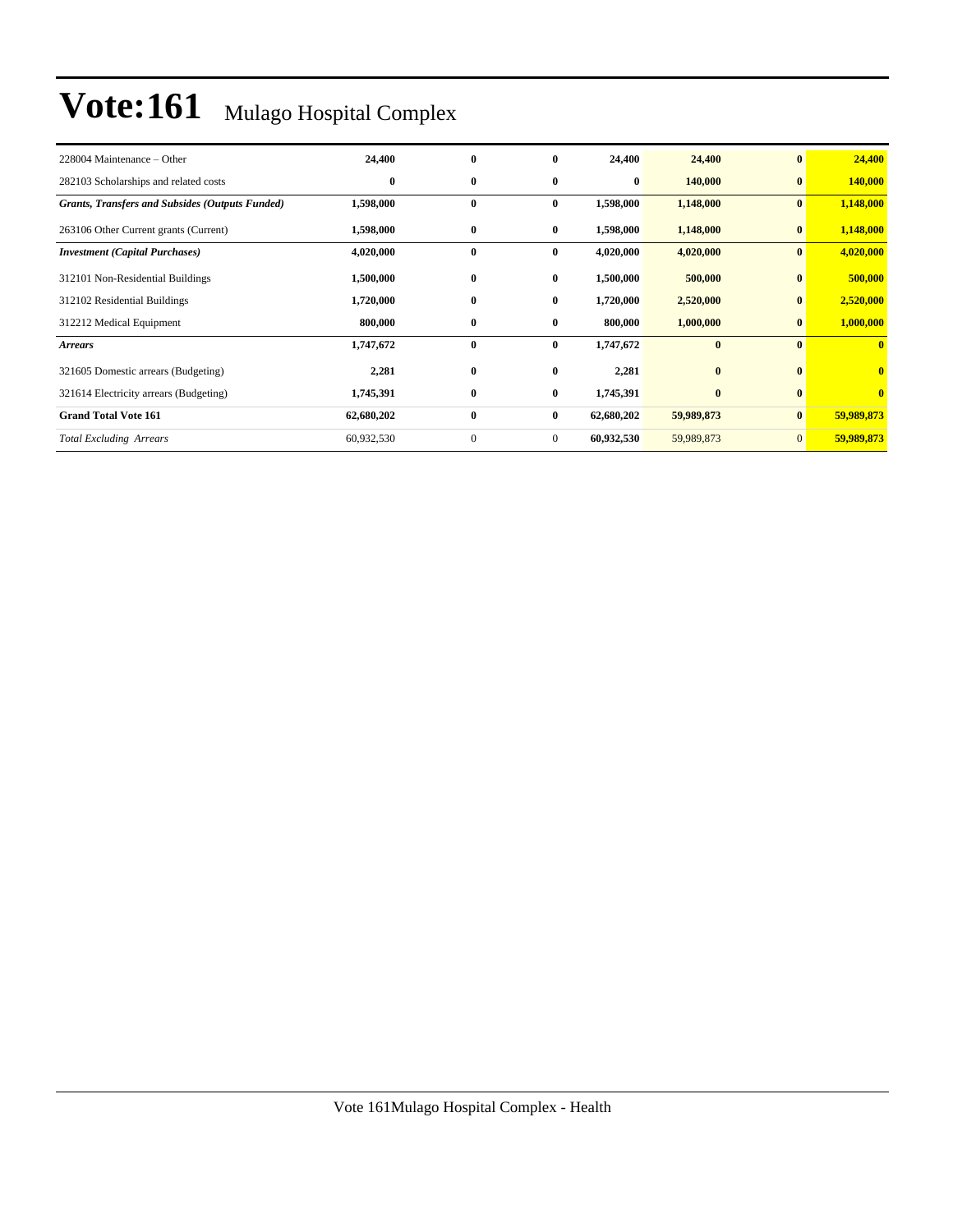### **Table V4: Detailed Estimates by Sub-SubProgramme, Department,Project and Output and Item**

#### *Sub-SubProgrammme 54 National Referral Hospital Services*

*Recurrent Budget Estimates*

| <b>Department 01 Management</b>                                                            |                  |                         |                  |              |                  |                         |              |
|--------------------------------------------------------------------------------------------|------------------|-------------------------|------------------|--------------|------------------|-------------------------|--------------|
| Thousand Uganda Shillings                                                                  |                  | 2020/21 Approved Budget |                  |              |                  | 2021/22 Draft Estimates |              |
| <b>Outputs Provided</b>                                                                    | Wage             | Non Wage                | AIA              | <b>Total</b> | Wage             | Non Wage                | <b>Total</b> |
| Budget Output 085405 Hospital Management and Support Services - National Referral Hospital |                  |                         |                  |              |                  |                         |              |
| 211103 Allowances (Inc. Casuals, Temporary)                                                | $\boldsymbol{0}$ | $\boldsymbol{0}$        | $\boldsymbol{0}$ | $\bf{0}$     | $\boldsymbol{0}$ | 60,000                  | 60,000       |
| 221002 Workshops and Seminars                                                              | $\boldsymbol{0}$ | 60,000                  | $\boldsymbol{0}$ | 60,000       | $\mathbf{0}$     | $\mathbf{0}$            | $\bf{0}$     |
| 221003 Staff Training                                                                      | $\boldsymbol{0}$ | 100,000                 | $\mathbf{0}$     | 100,000      | $\boldsymbol{0}$ | 80,000                  | 80,000       |
| 221009 Welfare and Entertainment                                                           | $\boldsymbol{0}$ | 36,000                  | $\boldsymbol{0}$ | 36,000       | $\mathbf{0}$     | 36,000                  | 36,000       |
| 221011 Printing, Stationery, Photocopying and Binding                                      | $\boldsymbol{0}$ | 110,000                 | $\mathbf{0}$     | 110,000      | $\mathbf{0}$     | 110,000                 | 110,000      |
| 282103 Scholarships and related costs                                                      | $\boldsymbol{0}$ | $\mathbf{0}$            | $\boldsymbol{0}$ | $\bf{0}$     | $\mathbf{0}$     | 20,000                  | 20,000       |
| <b>Total Cost of Budget Output 05</b>                                                      | $\pmb{\theta}$   | 306,000                 | $\pmb{\theta}$   | 306,000      | $\pmb{\theta}$   | 306,000                 | 306,000      |
| <b>Budget Output 085406 Administration and Finance</b>                                     |                  |                         |                  |              |                  |                         |              |
| 211101 General Staff Salaries                                                              | 2,483,565        | $\boldsymbol{0}$        | $\boldsymbol{0}$ | 2,483,565    | 2,483,565        | $\mathbf{0}$            | 2,483,565    |
| 211103 Allowances (Inc. Casuals, Temporary)                                                | $\boldsymbol{0}$ | 200,000                 | $\boldsymbol{0}$ | 200,000      | $\boldsymbol{0}$ | 200,000                 | 200,000      |
| 212102 Pension for General Civil Service                                                   | $\boldsymbol{0}$ | 4,442,221               | $\boldsymbol{0}$ | 4,442,221    | $\mathbf{0}$     | 4,526,135               | 4,526,135    |
| 213001 Medical expenses (To employees)                                                     | $\boldsymbol{0}$ | 60,000                  | $\overline{0}$   | 60,000       | $\boldsymbol{0}$ | 60,000                  | 60,000       |
| 213004 Gratuity Expenses                                                                   | $\boldsymbol{0}$ | 2,267,414               | $\boldsymbol{0}$ | 2,267,414    | $\mathbf{0}$     | 1,240,843               | 1,240,843    |
| 221002 Workshops and Seminars                                                              | $\boldsymbol{0}$ | 40,197                  | $\boldsymbol{0}$ | 40,197       | $\mathbf{0}$     | 40,197                  | 40,197       |
| 221006 Commissions and related charges                                                     | $\boldsymbol{0}$ | 48,710                  | $\overline{0}$   | 48,710       | $\mathbf{0}$     | 38,710                  | 38,710       |
| 221008 Computer supplies and Information Technology (IT)                                   | $\boldsymbol{0}$ | 20,000                  | $\boldsymbol{0}$ | 20,000       | $\mathbf{0}$     | 20,000                  | 20,000       |
| 221010 Special Meals and Drinks                                                            | $\boldsymbol{0}$ | 489,160                 | $\boldsymbol{0}$ | 489,160      | $\mathbf{0}$     | 489,160                 | 489,160      |
| 221011 Printing, Stationery, Photocopying and Binding                                      | $\boldsymbol{0}$ | 98,708                  | $\boldsymbol{0}$ | 98,708       | $\mathbf{0}$     | 98,708                  | 98,708       |
| 221012 Small Office Equipment                                                              | $\boldsymbol{0}$ | 29,921                  | $\boldsymbol{0}$ | 29,921       | $\boldsymbol{0}$ | 29,921                  | 29,921       |
| 221016 IFMS Recurrent costs                                                                | $\boldsymbol{0}$ | 50,000                  | $\overline{0}$   | 50,000       | $\mathbf{0}$     | 30,000                  | 30,000       |
| 222001 Telecommunications                                                                  | $\boldsymbol{0}$ | 160,000                 | $\boldsymbol{0}$ | 160,000      | $\mathbf{0}$     | 160,000                 | 160,000      |
| 223003 Rent – (Produced Assets) to private entities                                        | $\boldsymbol{0}$ | 50,000                  | $\mathbf{0}$     | 50,000       | $\mathbf{0}$     | 50,000                  | 50,000       |
| 223004 Guard and Security services                                                         | $\boldsymbol{0}$ | 348,700                 | $\boldsymbol{0}$ | 348,700      | $\boldsymbol{0}$ | 148,700                 | 148,700      |
| 223005 Electricity                                                                         | $\boldsymbol{0}$ | 1,909,081               | $\boldsymbol{0}$ | 1,909,081    | $\boldsymbol{0}$ | 1,909,081               | 1,909,081    |
| 223006 Water                                                                               | $\boldsymbol{0}$ | 4,677,000               | $\boldsymbol{0}$ | 4,677,000    | $\boldsymbol{0}$ | 4,677,000               | 4,677,000    |
| 223007 Other Utilities- (fuel, gas, firewood, charcoal)                                    | $\boldsymbol{0}$ | 26,255                  | $\boldsymbol{0}$ | 26,255       | $\mathbf{0}$     | 56,255                  | 56,255       |
| 224005 Uniforms, Beddings and Protective Gear                                              | $\boldsymbol{0}$ | 112,924                 | $\boldsymbol{0}$ | 112,924      | $\boldsymbol{0}$ | 112,924                 | 112,924      |
| 225001 Consultancy Services- Short term                                                    | $\boldsymbol{0}$ | 115,000                 | $\boldsymbol{0}$ | 115,000      | $\mathbf{0}$     | 215,000                 | 215,000      |
| 227001 Travel inland                                                                       | $\boldsymbol{0}$ | 52,454                  | $\boldsymbol{0}$ | 52,454       | $\boldsymbol{0}$ | 22,454                  | 22,454       |
| 227002 Travel abroad                                                                       | $\boldsymbol{0}$ | 36,081                  | $\boldsymbol{0}$ | 36,081       | $\mathbf{0}$     | $\mathbf{0}$            | $\mathbf{0}$ |
| 227004 Fuel, Lubricants and Oils                                                           | $\boldsymbol{0}$ | 37,589                  | $\boldsymbol{0}$ | 37,589       | $\mathbf{0}$     | 100,000                 | 100,000      |

Vote 161Mulago Hospital Complex - Health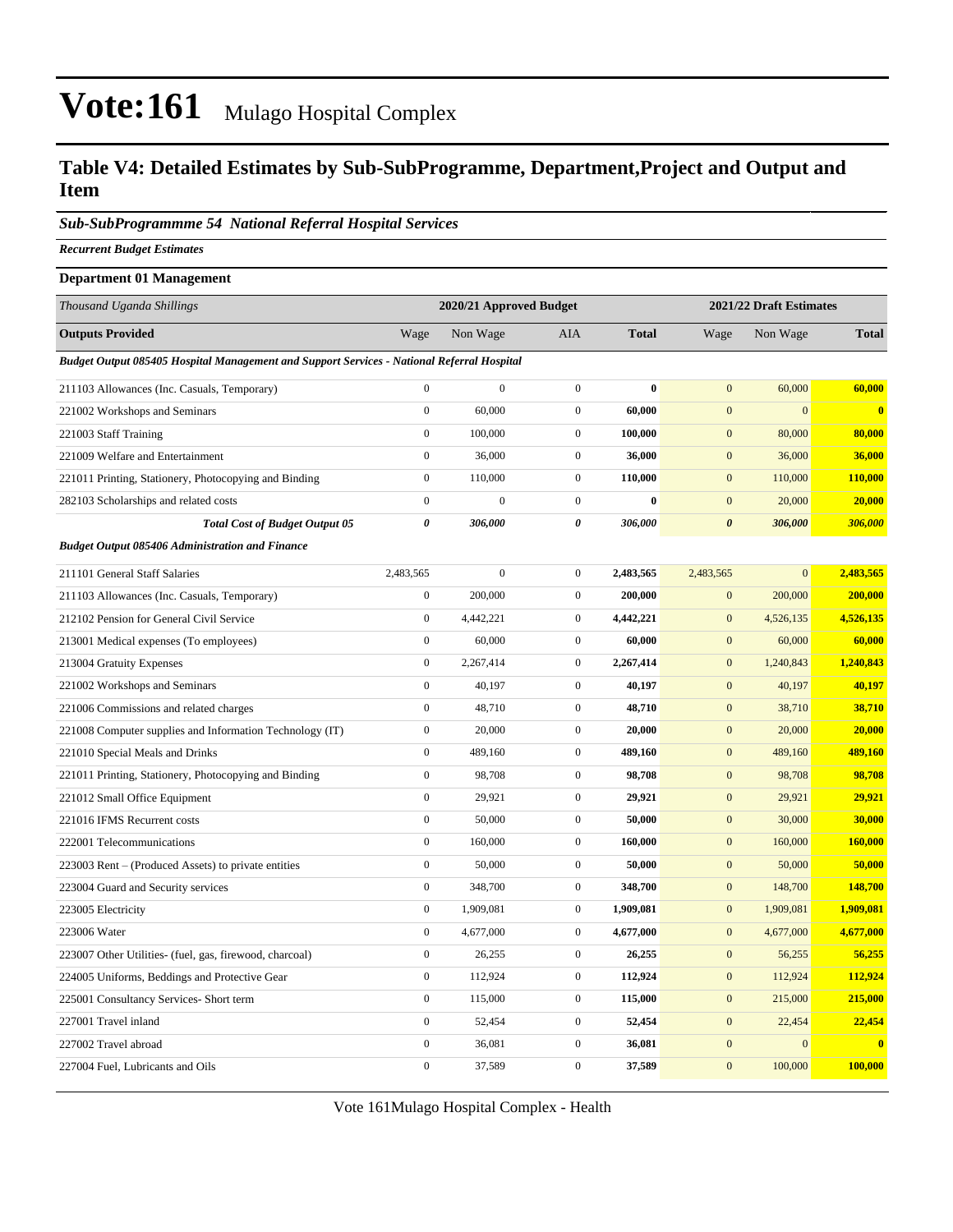| 228001 Maintenance - Civil                                           | $\boldsymbol{0}$ | 717,150                 | $\boldsymbol{0}$ | 717,150      | $\mathbf{0}$          | 717,150                 | 717,150               |
|----------------------------------------------------------------------|------------------|-------------------------|------------------|--------------|-----------------------|-------------------------|-----------------------|
| 228002 Maintenance - Vehicles                                        | $\boldsymbol{0}$ | 68,694                  | $\boldsymbol{0}$ | 68,694       | $\mathbf{0}$          | 68,694                  | 68,694                |
| 228003 Maintenance - Machinery, Equipment & Furniture                | $\boldsymbol{0}$ | $\boldsymbol{0}$        | $\overline{0}$   | $\bf{0}$     | $\mathbf{0}$          | 83,670                  | 83,670                |
| 228004 Maintenance – Other                                           | $\boldsymbol{0}$ | 24,400                  | $\mathbf{0}$     | 24,400       | $\mathbf{0}$          | 24,400                  | 24,400                |
| 282103 Scholarships and related costs                                | $\boldsymbol{0}$ | $\Omega$                | $\mathbf{0}$     | $\bf{0}$     | $\mathbf{0}$          | 20,000                  | 20,000                |
| <b>Total Cost of Budget Output 06</b>                                | 2,483,565        | 16,081,659              | 0                | 18,565,224   | 2,483,565             | 15,139,002              | 17,622,567            |
| <b>Budget Output 085419 Human Resource Management Services</b>       |                  |                         |                  |              |                       |                         |                       |
| 213001 Medical expenses (To employees)                               | $\boldsymbol{0}$ | 20,000                  | $\overline{0}$   | 20,000       | $\mathbf{0}$          | 30,000                  | 30,000                |
| 213002 Incapacity, death benefits and funeral expenses               | $\boldsymbol{0}$ | 100,000                 | $\boldsymbol{0}$ | 100,000      | $\mathbf{0}$          | 100,000                 | 100,000               |
| 221011 Printing, Stationery, Photocopying and Binding                | $\boldsymbol{0}$ | 47,116                  | $\mathbf{0}$     | 47,116       | $\mathbf{0}$          | 47,116                  | 47,116                |
| 221020 IPPS Recurrent Costs                                          | $\boldsymbol{0}$ | 46,230                  | $\mathbf{0}$     | 46,230       | $\mathbf{0}$          | 36,230                  | 36,230                |
| 227004 Fuel, Lubricants and Oils                                     | $\boldsymbol{0}$ | 60,000                  | $\overline{0}$   | 60,000       | $\mathbf{0}$          | 60,000                  | 60,000                |
| <b>Total Cost of Budget Output 19</b>                                | 0                | 273,346                 | 0                | 273,346      | $\boldsymbol{\theta}$ | 273,346                 | 273,346               |
| <b>Total Cost Of Outputs Provided</b>                                | 2,483,565        | 16,661,005              | $\bf{0}$         | 19,144,570   | 2,483,565             | 15,718,348              | 18,201,913            |
| <b>Arrears</b>                                                       | Wage             | Non Wage                | AIA              | <b>Total</b> | Wage                  | Non Wage                | <b>Total</b>          |
| <b>Budget Output 085499 Arrears</b>                                  |                  |                         |                  |              |                       |                         |                       |
| 321605 Domestic arrears (Budgeting)                                  | $\boldsymbol{0}$ | 2,281                   | $\overline{0}$   | 2,281        | $\mathbf{0}$          | $\mathbf{0}$            | $\bf{0}$              |
| 321614 Electricity arrears (Budgeting)                               | $\boldsymbol{0}$ | 1,745,391               | $\mathbf{0}$     | 1,745,391    | $\mathbf{0}$          | $\mathbf{0}$            | $\bf{0}$              |
| <b>Total Cost of Budget Output 99</b>                                | 0                | 1,747,672               | 0                | 1,747,672    | $\boldsymbol{\theta}$ | $\boldsymbol{\theta}$   | $\boldsymbol{\theta}$ |
| <b>Total Cost Of Arrears</b>                                         | $\bf{0}$         | 1,747,672               | $\bf{0}$         | 1,747,672    | $\bf{0}$              | $\bf{0}$                | $\bf{0}$              |
| <b>Total Cost for Department 01</b>                                  | 2,483,565        | 18,408,677              | $\bf{0}$         | 20,892,242   | 2,483,565             | 15,718,348              | 18,201,913            |
| <b>Total Excluding Arrears</b>                                       | 2,483,565        | 16,661,005              | $\mathbf{0}$     | 19,144,570   | 2,483,565             | 15,718,348              | 18,201,913            |
| <b>Department 02 Medical Services</b>                                |                  |                         |                  |              |                       |                         |                       |
| Thousand Uganda Shillings                                            |                  | 2020/21 Approved Budget |                  |              |                       | 2021/22 Draft Estimates |                       |
| <b>Outputs Provided</b>                                              | Wage             | Non Wage                | AIA              | <b>Total</b> | Wage                  | Non Wage                | <b>Total</b>          |
| Budget Output 085401 Inpatient Services - National Referral Hospital |                  |                         |                  |              |                       |                         |                       |
| 211101 General Staff Salaries                                        | 26,681,274       | $\mathbf{0}$            | $\mathbf{0}$     | 26,681,274   | 26,681,274            | $\mathbf{0}$            | 26,681,274            |
| 211103 Allowances (Inc. Casuals, Temporary)                          | $\boldsymbol{0}$ | 1,235,911               | $\mathbf{0}$     | 1,235,911    | $\mathbf{0}$          | 1,235,911               | 1,235,911             |
| 221001 Advertising and Public Relations                              | $\boldsymbol{0}$ | 3,079                   | $\mathbf{0}$     | 3,079        | $\mathbf{0}$          | 3,079                   | 3,079                 |
| 221010 Special Meals and Drinks                                      | $\boldsymbol{0}$ | 1,411,083               | $\boldsymbol{0}$ | 1,411,083    | $\boldsymbol{0}$      | 1,411,083               | 1,411,083             |
| 223004 Guard and Security services                                   | $\boldsymbol{0}$ | 300,000                 | $\boldsymbol{0}$ | 300,000      | $\mathbf{0}$          | $\mathbf{0}$            | $\mathbf{0}$          |
| 224001 Medical Supplies                                              | $\boldsymbol{0}$ | 1,500,000               | $\boldsymbol{0}$ | 1,500,000    | $\boldsymbol{0}$      | 2,150,000               | 2,150,000             |
| 224004 Cleaning and Sanitation                                       | $\boldsymbol{0}$ | 1,086,000               | $\boldsymbol{0}$ | 1,086,000    | $\boldsymbol{0}$      | 1,086,000               | 1,086,000             |
| 225001 Consultancy Services- Short term                              | $\boldsymbol{0}$ | 800,027                 | $\boldsymbol{0}$ | 800,027      | $\boldsymbol{0}$      | 807,027                 | 807,027               |
| 227001 Travel inland                                                 | $\boldsymbol{0}$ | 17,804                  | $\boldsymbol{0}$ | 17,804       | $\boldsymbol{0}$      | 7,804                   | 7,804                 |
| 227002 Travel abroad                                                 | $\boldsymbol{0}$ | 7,000                   | $\mathbf{0}$     | 7,000        | $\boldsymbol{0}$      | $\mathbf{0}$            | $\mathbf{0}$          |
| 227004 Fuel, Lubricants and Oils                                     | $\boldsymbol{0}$ | 148,931                 | $\boldsymbol{0}$ | 148,931      | $\boldsymbol{0}$      | 148,931                 | 148,931               |
| 228002 Maintenance - Vehicles                                        | $\boldsymbol{0}$ | 100,533                 | $\boldsymbol{0}$ | 100,533      | $\boldsymbol{0}$      | 100,533                 | 100,533               |
| 228003 Maintenance - Machinery, Equipment & Furniture                | $\boldsymbol{0}$ | 2,100,533               | $\boldsymbol{0}$ | 2,100,533    | $\boldsymbol{0}$      | 2,110,533               | 2,110,533             |

Vote 161Mulago Hospital Complex - Health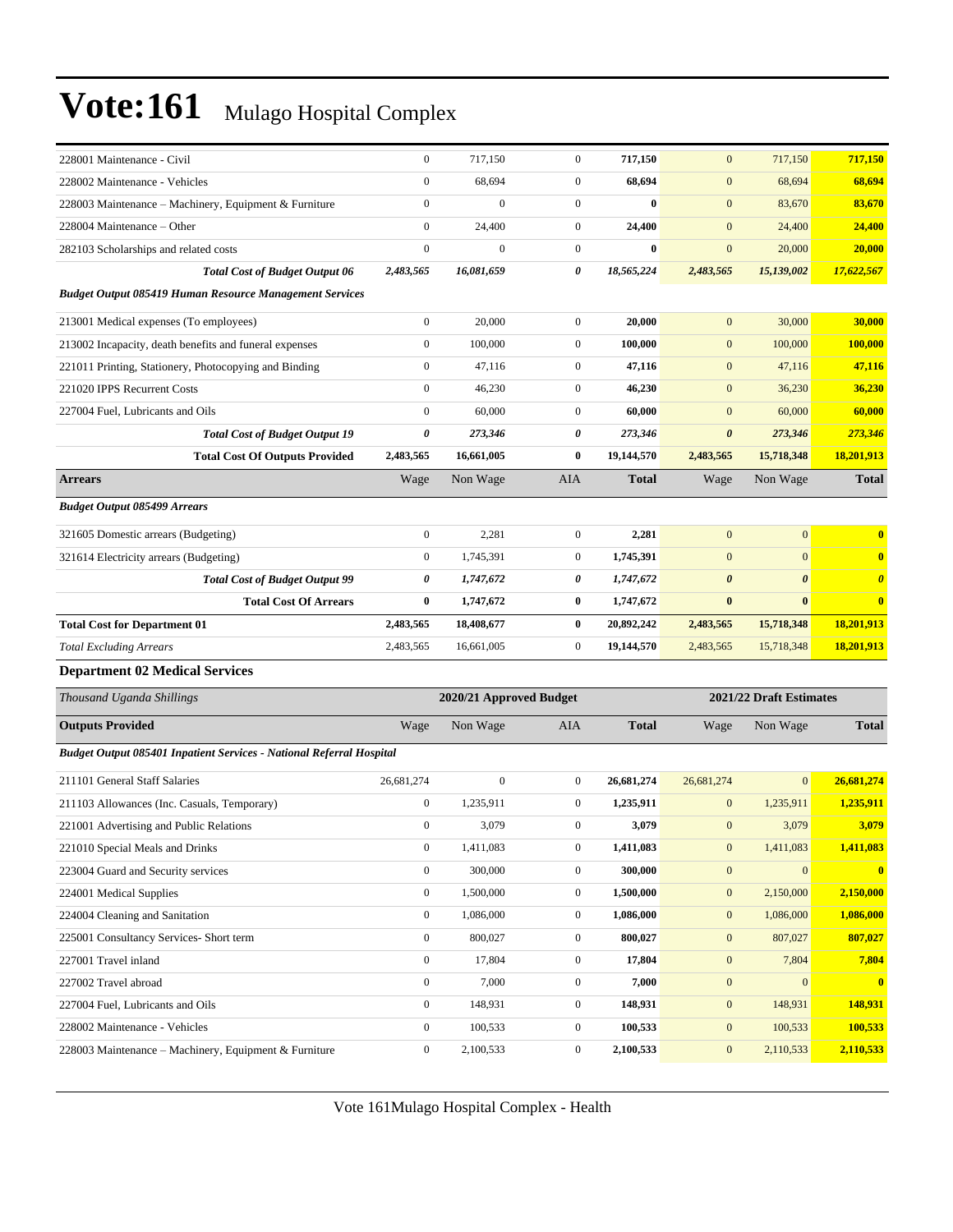| 282103 Scholarships and related costs                                 | $\boldsymbol{0}$          | $\mathbf{0}$   | $\mathbf{0}$          | $\bf{0}$     | $\mathbf{0}$              | 100,000               | 100,000                 |
|-----------------------------------------------------------------------|---------------------------|----------------|-----------------------|--------------|---------------------------|-----------------------|-------------------------|
| <b>Total Cost of Budget Output 01</b>                                 | 26,681,274                | 8,710,901      | 0                     | 35,392,175   | 26,681,274                | 9,160,901             | 35,842,175              |
| Budget Output 085402 Outpatient Services - National Referral Hospital |                           |                |                       |              |                           |                       |                         |
| 211103 Allowances (Inc. Casuals, Temporary)                           | $\boldsymbol{0}$          | 240,000        | $\mathbf{0}$          | 240,000      | $\overline{0}$            | 240,000               | 240,000                 |
| 221001 Advertising and Public Relations                               | $\boldsymbol{0}$          | 30,000         | $\mathbf{0}$          | 30,000       | $\mathbf{0}$              | 30,000                | 30,000                  |
| 221003 Staff Training                                                 | $\mathbf{0}$              | 45,800         | $\mathbf{0}$          | 45,800       | $\mathbf{0}$              | $\overline{0}$        | $\overline{\mathbf{0}}$ |
| 221009 Welfare and Entertainment                                      | $\boldsymbol{0}$          | 20,000         | $\mathbf{0}$          | 20,000       | $\mathbf{0}$              | 20,000                | 20,000                  |
| 221011 Printing, Stationery, Photocopying and Binding                 | $\boldsymbol{0}$          | 10,000         | $\mathbf{0}$          | 10,000       | $\boldsymbol{0}$          | 10,000                | 10,000                  |
| 225001 Consultancy Services- Short term                               | $\mathbf{0}$              | $\overline{0}$ | $\mathbf{0}$          | $\bf{0}$     | $\mathbf{0}$              | 45,800                | 45,800                  |
| 227004 Fuel, Lubricants and Oils                                      | $\boldsymbol{0}$          | 70,200         | $\mathbf{0}$          | 70,200       | $\boldsymbol{0}$          | 70,200                | 70,200                  |
| <b>Total Cost of Budget Output 02</b>                                 | $\boldsymbol{\theta}$     | 416,000        | $\theta$              | 416,000      | $\boldsymbol{\theta}$     | 416,000               | 416,000                 |
| <b>Budget Output 085404 Diagnostic Services</b>                       |                           |                |                       |              |                           |                       |                         |
| 211103 Allowances (Inc. Casuals, Temporary)                           | $\boldsymbol{0}$          | 59,000         | $\mathbf{0}$          | 59,000       | $\mathbf{0}$              | 70,000                | 70,000                  |
| 221003 Staff Training                                                 | $\boldsymbol{0}$          | 11,008         | $\mathbf{0}$          | 11,008       | $\boldsymbol{0}$          | $\mathbf{0}$          | $\overline{\mathbf{0}}$ |
| 227001 Travel inland                                                  | $\mathbf{0}$              | 20,000         | $\boldsymbol{0}$      | 20,000       | $\mathbf{0}$              | 20,000                | 20,000                  |
| 227004 Fuel, Lubricants and Oils                                      | $\boldsymbol{0}$          | 52,365         | $\mathbf{0}$          | 52,365       | $\boldsymbol{0}$          | 52,373                | 52,373                  |
| <b>Total Cost of Budget Output 04</b>                                 | $\boldsymbol{\theta}$     | 142,373        | $\boldsymbol{\theta}$ | 142,373      | $\boldsymbol{\theta}$     | 142,373               | 142,373                 |
| <b>Budget Output 085407 Immunisation Services</b>                     |                           |                |                       |              |                           |                       |                         |
| 211103 Allowances (Inc. Casuals, Temporary)                           | $\boldsymbol{0}$          | 10,000         | $\mathbf{0}$          | 10,000       | $\mathbf{0}$              | 10,000                | 10,000                  |
| 221001 Advertising and Public Relations                               | $\boldsymbol{0}$          | 10,000         | $\mathbf{0}$          | 10,000       | $\mathbf{0}$              | 10,000                | 10,000                  |
| 227001 Travel inland                                                  | $\mathbf{0}$              | 10,000         | $\mathbf{0}$          | 10,000       | $\mathbf{0}$              | 10,000                | 10,000                  |
| <b>Total Cost of Budget Output 07</b>                                 | $\boldsymbol{\theta}$     | 30,000         | $\boldsymbol{\theta}$ | 30,000       | $\boldsymbol{\theta}$     | 30,000                | 30,000                  |
| <b>Total Cost Of Outputs Provided</b>                                 | 26,681,274                | 9,299,274      | $\bf{0}$              | 35,980,548   | 26,681,274                | 9,749,274             | 36,430,548              |
| <b>Outputs Funded</b>                                                 | Wage                      | Non Wage       | <b>AIA</b>            | <b>Total</b> | Wage                      | Non Wage              | <b>Total</b>            |
| Budget Output 085451 Research Grants - National Referral Hospital     |                           |                |                       |              |                           |                       |                         |
| 263106 Other Current grants (Current)                                 | $\mathbf{0}$              | 1,598,000      | $\mathbf{0}$          | 1,598,000    | $\mathbf{0}$              | 1,148,000             | 1,148,000               |
| o/w Burns and Plastic Unit budget                                     | $\theta$                  | $\theta$       | $\theta$              | $\bf{0}$     | $\boldsymbol{\mathit{0}}$ | 1,050,000             | 1,050,000               |
| o/w Orthopedic Workshop                                               | $\theta$                  | $\theta$       | $\mathcal O$          | $\bf{0}$     | $\boldsymbol{\theta}$     | 98,000                | 98,000                  |
| o/w Transfers to burns and plastics clinic                            | $\boldsymbol{\mathit{0}}$ | 1,500,000      | $\theta$              | 1,500,000    | $\boldsymbol{\theta}$     | $\boldsymbol{\theta}$ | $\mathbf{0}$            |
| o/w Transfer to orthopedic workshop                                   | $\theta$                  | 98,000         | $\theta$              | 98,000       | $\theta$                  | $\theta$              | $\overline{\mathbf{0}}$ |
| <b>Total Cost of Budget Output 51</b>                                 | $\boldsymbol{\theta}$     | 1,598,000      | 0                     | 1,598,000    | $\boldsymbol{\theta}$     | 1,148,000             | 1,148,000               |
| <b>Total Cost Of Outputs Funded</b>                                   | $\bf{0}$                  | 1,598,000      | $\bf{0}$              | 1,598,000    | $\bf{0}$                  | 1,148,000             | 1,148,000               |
| <b>Total Cost for Department 02</b>                                   | 26,681,274                | 10,897,274     | $\bf{0}$              | 37,578,548   | 26,681,274                | 10,897,274            | 37,578,548              |
| <b>Total Excluding Arrears</b>                                        | 26,681,274                | 10,897,274     | $\mathbf{0}$          | 37,578,548   | 26,681,274                | 10,897,274            | 37,578,548              |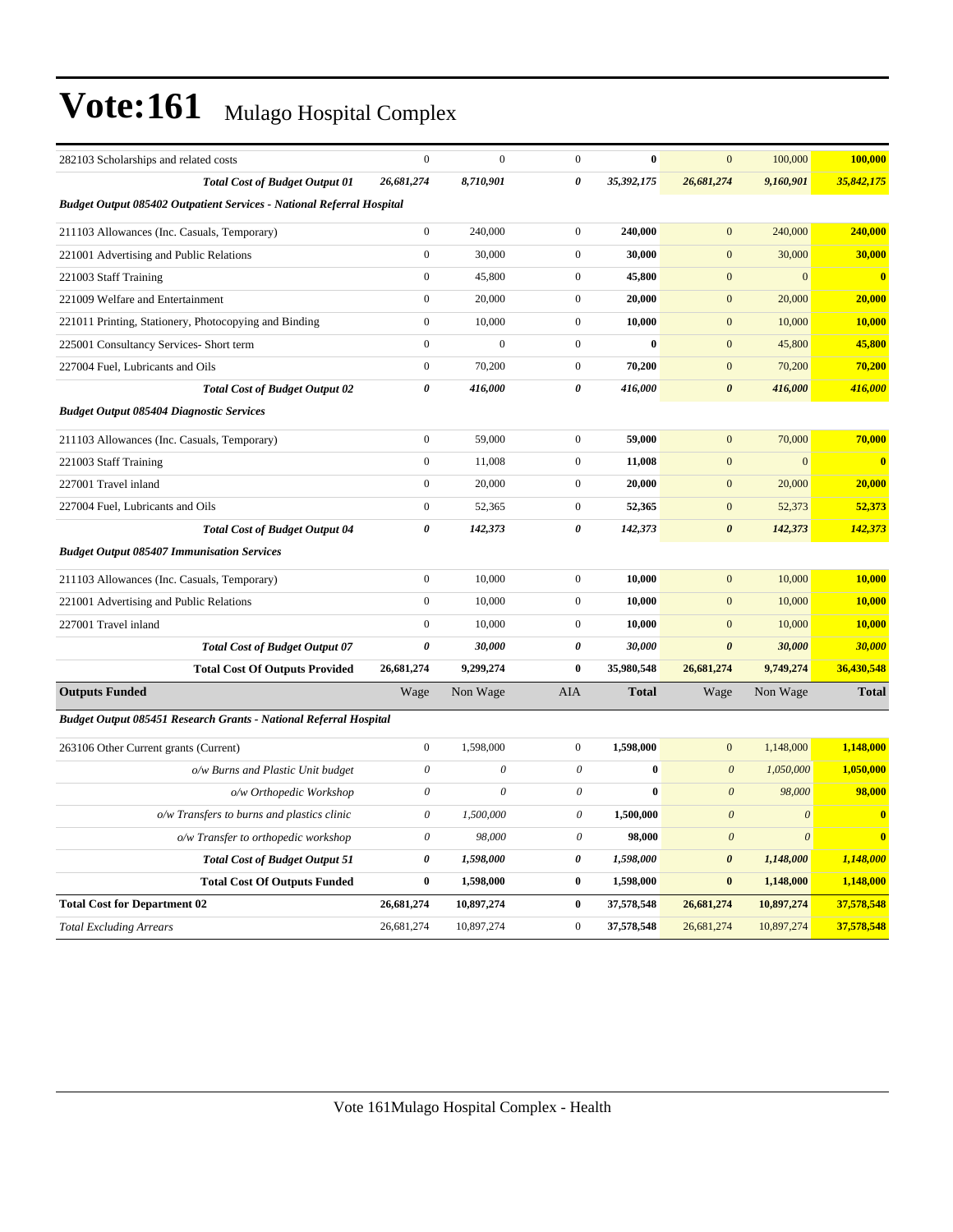#### **Department 04 Internal Audit Department**

| Thousand Uganda Shillings                              |                | 2020/21 Approved Budget |              |              | 2021/22 Draft Estimates |                |                         |
|--------------------------------------------------------|----------------|-------------------------|--------------|--------------|-------------------------|----------------|-------------------------|
| <b>Outputs Provided</b>                                | Wage           | Non Wage                | <b>AIA</b>   | <b>Total</b> | Wage                    | Non Wage       | <b>Total</b>            |
| <b>Budget Output 085408 Audit Services</b>             |                |                         |              |              |                         |                |                         |
| 211101 General Staff Salaries                          | 40,912         | $\mathbf{0}$            | $\mathbf{0}$ | 40,912       | 40,912                  | $\overline{0}$ | 40,912                  |
| 211103 Allowances (Inc. Casuals, Temporary)            | $\overline{0}$ | 101,000                 | $\mathbf{0}$ | 101,000      | $\mathbf{0}$            | 121,000        | 121,000                 |
| 221002 Workshops and Seminars                          | $\overline{0}$ | 3,000                   | $\Omega$     | 3,000        | $\mathbf{0}$            | $\mathbf{0}$   | $\mathbf{0}$            |
| 221007 Books, Periodicals & Newspapers                 | $\overline{0}$ | 3,000                   | $\mathbf{0}$ | 3,000        | $\mathbf{0}$            | 5,000          | 5,000                   |
| 221009 Welfare and Entertainment                       | $\overline{0}$ | 3,000                   | $\mathbf{0}$ | 3,000        | $\mathbf{0}$            | 4,000          | 4,000                   |
| 221011 Printing, Stationery, Photocopying and Binding  | $\mathbf{0}$   | 2,000                   | $\mathbf{0}$ | 2,000        | $\mathbf{0}$            | 2,000          | 2,000                   |
| 221012 Small Office Equipment                          | $\overline{0}$ | 2,500                   | $\mathbf{0}$ | 2,500        | $\mathbf{0}$            | 2,500          | 2,500                   |
| 221017 Subscriptions                                   | $\overline{0}$ | 2,000                   | $\mathbf{0}$ | 2,000        | $\mathbf{0}$            | 2,000          | 2,000                   |
| 227002 Travel abroad                                   | $\overline{0}$ | 20,000                  | $\mathbf{0}$ | 20,000       | $\mathbf{0}$            | $\Omega$       | $\overline{\mathbf{0}}$ |
| 227004 Fuel, Lubricants and Oils                       | $\mathbf{0}$   | 12,000                  | $\mathbf{0}$ | 12,000       | $\mathbf{0}$            | 12,000         | 12,000                  |
| <b>Total Cost of Budget Output 08</b>                  | 40,912         | 148,500                 | 0            | 189,412      | 40,912                  | 148,500        | 189,412                 |
| <b>Total Cost Of Outputs Provided</b>                  | 40,912         | 148,500                 | $\bf{0}$     | 189,412      | 40,912                  | 148,500        | 189,412                 |
| <b>Total Cost for Department 04</b>                    | 40,912         | 148,500                 | $\bf{0}$     | 189,412      | 40,912                  | 148,500        | 189,412                 |
| <b>Total Excluding Arrears</b>                         | 40,912         | 148,500                 | $\mathbf{0}$ | 189,412      | 40,912                  | 148,500        | 189,412                 |
| <b>Print Print Print Print Print Print Print Print</b> |                |                         |              |              |                         |                |                         |

*Development Budget Estimates*

#### **Project 1637 Retooling of Mulago National Referral Hospital**

| Thousand Uganda Shillings                                                     |                               | 2020/21 Approved Budget |                  |              |            | 2021/22 Draft Estimates       |              |
|-------------------------------------------------------------------------------|-------------------------------|-------------------------|------------------|--------------|------------|-------------------------------|--------------|
| <b>Capital Purchases</b>                                                      | <b>GoU Dev't External Fin</b> |                         | <b>AIA</b>       | <b>Total</b> |            | <b>GoU Dev't External Fin</b> | <b>Total</b> |
| <b>Budget Output 085477 Purchase of Specialised Machinery &amp; Equipment</b> |                               |                         |                  |              |            |                               |              |
| 312212 Medical Equipment                                                      | 800,000                       | $\mathbf{0}$            | $\mathbf{0}$     | 800,000      | 1,000,000  | $\overline{0}$                | 1,000,000    |
| <b>Total Cost Of Budget Output 085477</b>                                     | 800,000                       | 0                       | 0                | 800,000      | 1,000,000  | $\boldsymbol{\theta}$         | 1,000,000    |
| <b>Budget Output 085480 Hospital Construction/rehabilitation</b>              |                               |                         |                  |              |            |                               |              |
| 312101 Non-Residential Buildings                                              | 1,500,000                     | $\boldsymbol{0}$        | $\boldsymbol{0}$ | 1,500,000    | 500,000    | $\overline{0}$                | 500,000      |
| <b>Total Cost Of Budget Output 085480</b>                                     | 1,500,000                     | 0                       | 0                | 1,500,000    | 500,000    | $\boldsymbol{\theta}$         | 500,000      |
| Budget Output 085482 Staff houses construction and rehabilitation             |                               |                         |                  |              |            |                               |              |
| 312102 Residential Buildings                                                  | 1,720,000                     | $\boldsymbol{0}$        | $\boldsymbol{0}$ | 1,720,000    | 2,520,000  | $\vert 0 \vert$               | 2,520,000    |
| <b>Total Cost Of Budget Output 085482</b>                                     | 1,720,000                     | 0                       | 0                | 1,720,000    | 2,520,000  | $\boldsymbol{\theta}$         | 2,520,000    |
| <b>Total Cost for Capital Purchases</b>                                       | 4,020,000                     | $\overline{0}$          | $\boldsymbol{0}$ | 4,020,000    | 4,020,000  | $\overline{0}$                | 4,020,000    |
| <b>Total Cost for Project: 1637</b>                                           | 4,020,000                     | $\overline{0}$          | $\overline{0}$   | 4,020,000    | 4,020,000  | $\overline{0}$                | 4,020,000    |
| <b>Total Excluding Arrears</b>                                                | 4,020,000                     | $\mathbf{0}$            | $\mathbf{0}$     | 4,020,000    | 4,020,000  | $\overline{0}$                | 4,020,000    |
|                                                                               | GoU                           | <b>External Fin</b>     | <b>AIA</b>       | <b>Total</b> | GoU        | <b>External Fin</b>           | <b>Total</b> |
| <b>Total Cost for Sub-SubProgramme 54</b>                                     | 62,680,202                    | $\bf{0}$                | $\bf{0}$         | 62,680,202   | 59,989,873 | $\bf{0}$                      | 59,989,873   |
| <b>Total Excluding Arrears</b>                                                | 60,932,530                    | $\mathbf{0}$            | $\overline{0}$   | 60,932,530   | 59,989,873 | $\overline{0}$                | 59,989,873   |
|                                                                               | GoU                           | <b>External Fin</b>     | <b>AIA</b>       | <b>Total</b> | GoU        | <b>External Fin.</b>          | <b>Total</b> |

Vote 161Mulago Hospital Complex - Health